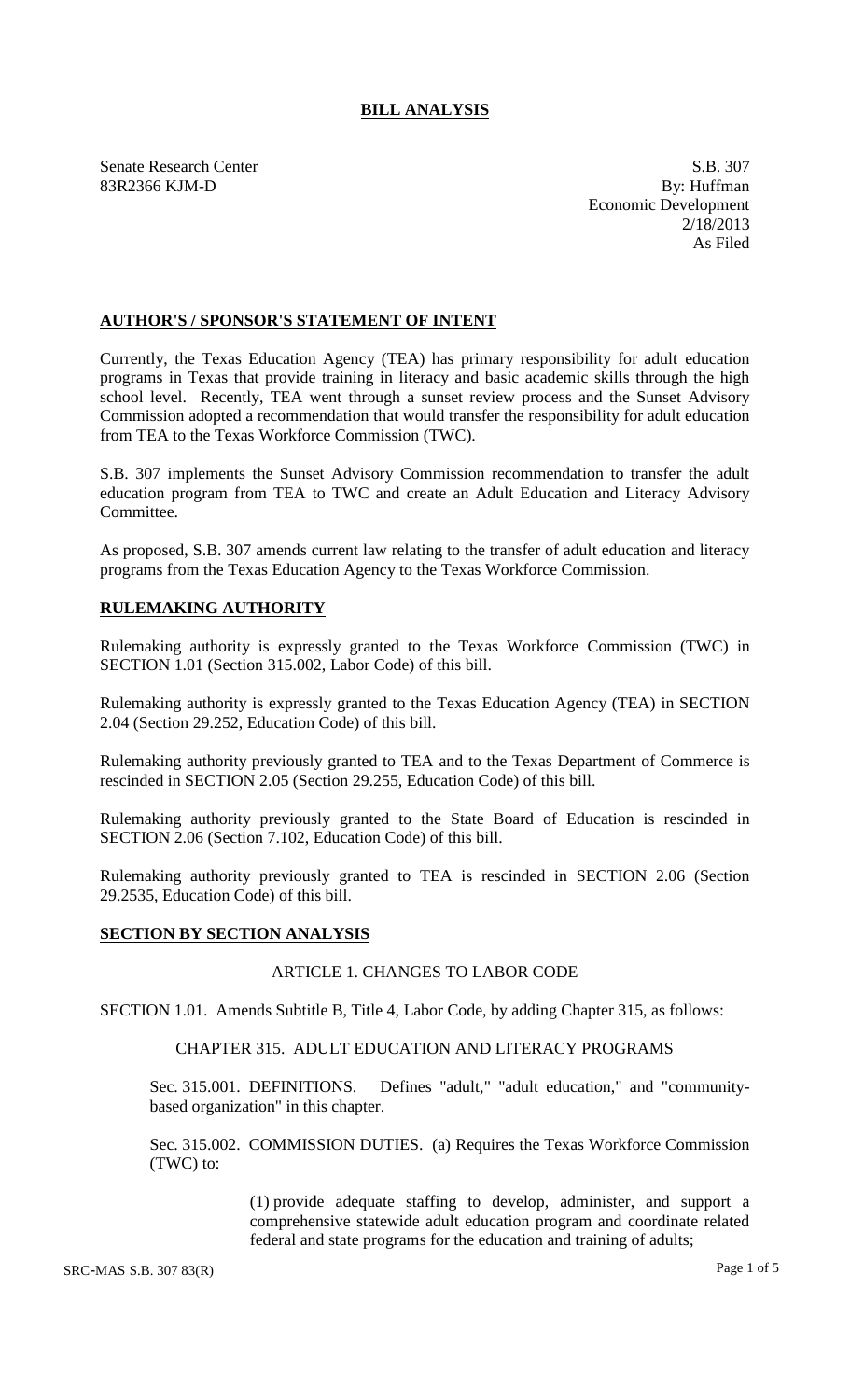(2) develop the mechanism and guidelines for the coordination of comprehensive adult education and related skill training services for adults with other entities, including public agencies and private organizations, in planning, developing, and implementing related programs;

(3) administer all state and federal funds for adult education and related skill training services in this state, other than funds that another entity is specifically authorized to administer under other law;

(4) prescribe and administer standards and accrediting policies for adult education;

(5) prescribe and administer rules for teacher certification for adult education;

(6) accept and administer grants, gifts, services, and funds from available sources for use in adult education;

(7) adopt or develop and administer a standardized assessment mechanism for assessing all adult education program participants who need literacy instruction, adult basic education, or secondary education leading to an adult high school diploma or the equivalent; and

(8) monitor and evaluate educational and employment outcomes of students who participate in the TWC's adult education and literacy programs.

(b) Requires that the assessment mechanism prescribed by Subsection (a)(7) include an initial basic skills screening instrument and provide comprehensive information concerning baseline student skills before and student progress after participation in an adult education program.

(c) Requires TWC, not later than December 1 of each even-numbered year, to report to the legislature regarding the educational and employment outcomes of students who participate in TWC's adult education and literacy programs.

(d) Authorizes TWC to adopt rules for the administration of this chapter.

Sec. 315.003. PROVISION OF ADULT EDUCATION PROGRAMS. Requires that adult education programs be provided by public school districts, public junior colleges, public universities, public nonprofit agencies, and community-based organizations approved in accordance with state statutes and rules adopted by TWC. Requires that the programs be designed to meet the education and training needs of adults to the extent possible using available public and private resources. Authorizes bilingual education to be used to instruct students who do not function satisfactorily in English whenever it is appropriate for those students' optimum development.

Sec. 315.004. ADULT EDUCATION ASSESSMENT. Requires TWC, in consultation with the Texas Higher Education Coordinating Board (THECB) and the Texas Education Agency (TEA), to review the standardized assessment mechanism required under Section  $315.002(a)(7)$  and recommend any changes necessary to align the assessment with the assessments designated under Section 51.3062 (Success Initiative) to allow for the proper placement of a student in an adult basic education course or to provide the student with the proper developmental or English as a second language coursework, as appropriate.

Sec. 315.005. ADULT EDUCATION AND LITERACY ADVISORY COMMITTEE. (a) Defines "advisory committee" in this section.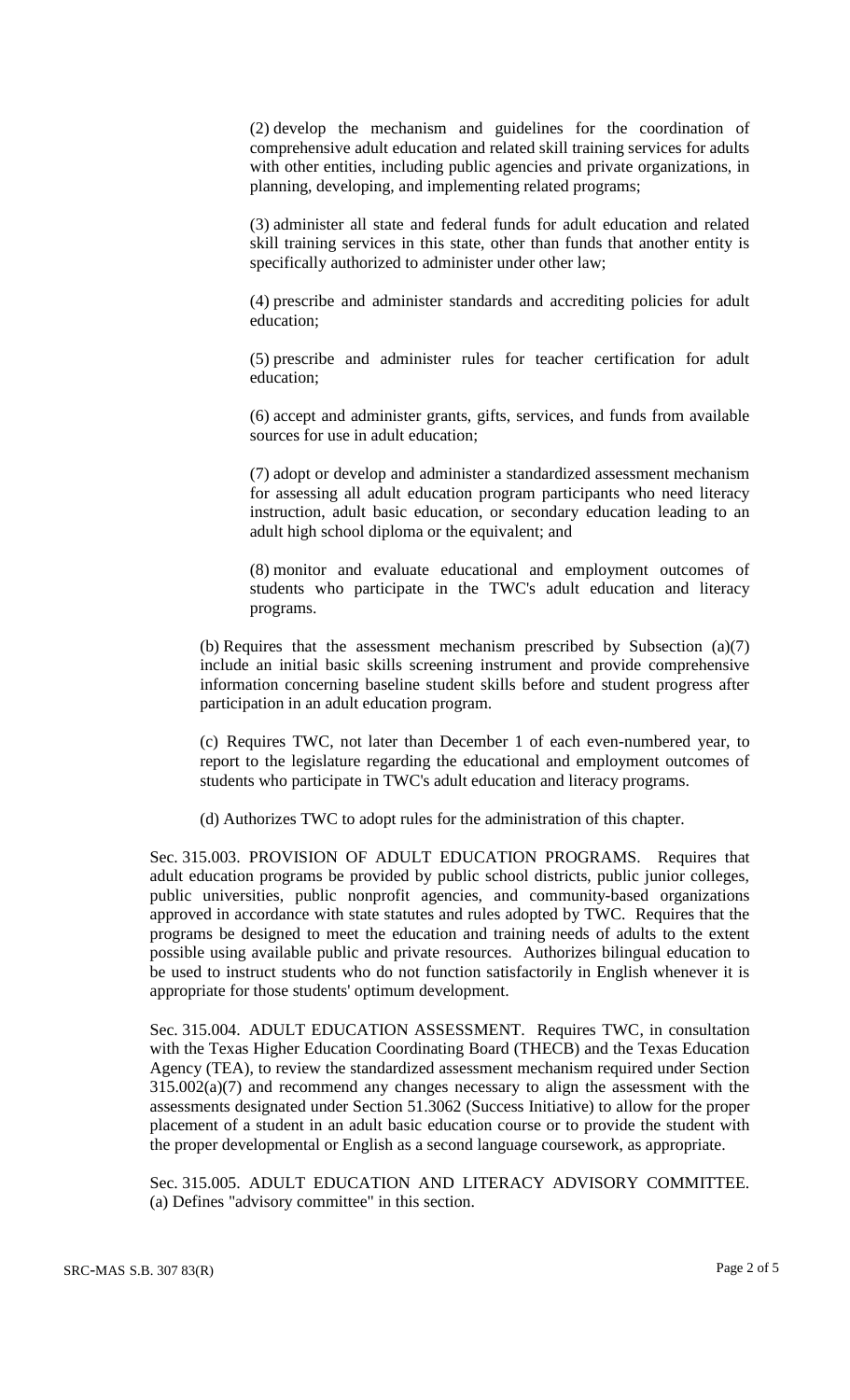(b) Requires TWC to establish an adult education and literacy advisory committee composed of not more than nine members appointed by TWC. Requires members of the advisory committee to have expertise in the field of adult education and literacy and authorizes members to include adult educators, providers, advocates, and current or former adult education and literacy program students.

(c) Requires the advisory committee to:

- (1) meet at least quarterly;
- (2) report to TWC at least annually; and
- (3) advise TWC on:

(A) the development of policies and program priorities that support the development of an educated and skilled workforce in this state;

(B) the development of statewide curriculum guidelines and standards for adult education and literacy services that ensure a balance of education and workplace skill development; and

(C) any other issue TWC considers appropriate.

(d) Provides that Chapter 2110 (State Agency Advisory Committees), Government Code, does not apply to the size, composition, or duration of the advisory committee.

Sec. 315.006. STATE FUNDING. (a) Requires that funds be appropriated to implement statewide adult basic education, adult bilingual education, high school equivalency, and high school credit programs to eliminate illiteracy in this state and to implement and support a statewide program to meet the total range of adult needs for adult education and related skill training. Requires TWC to ensure that public local education agencies, public nonprofit agencies, and community-based organizations have direct and equitable access to those funds.

(b) Authorizes the legislature, in addition to any amount appropriated under Subsection (a), to appropriate an additional amount to TWC for the purpose of skill training in direct support of industrial expansion and new business development in locations, industries, and occupations designated by TWC, if the training supports the basic purposes of this chapter. Authorizes the legislature, to support the basic purposes of this chapter, to also appropriate an additional amount to TWC for skill training that is conducted to support the expansion of civilian employment opportunities on United States military reservations.

Sec. 315.007. SERVICE PROVIDER CONTRACTS: COMPETITIVE PROCUREMENT REQUIREMENT. Requires TWC to use a competitive procurement process to award a contract to a service provider of an adult education program.

SECTION 1.02. Amends Section 302.062(g), Labor Code, to add Subdivision (15), relating to the adult education and literacy program under Chapter 315, to the list of exceptions to which block grant funding under Section 302.062 (Block Grants to Local Workforce Development Areas) does not apply.

## ARTICLE 2. TEXAS EDUCATION AGENCY RESPONSIBILITY FOR COMMUNITY EDUCATION PROGRAMS; CONFORMING CHANGES TO EDUCATION CODE

SECTION 2.01. Amends Section 7.021(b)(8), Education Code, to authorize TEA to carry out powers and duties relating to community education, rather than adult and community education, as required under Subchapter H (Adult and Community Education Programs), Chapter 29 (Educational Programs).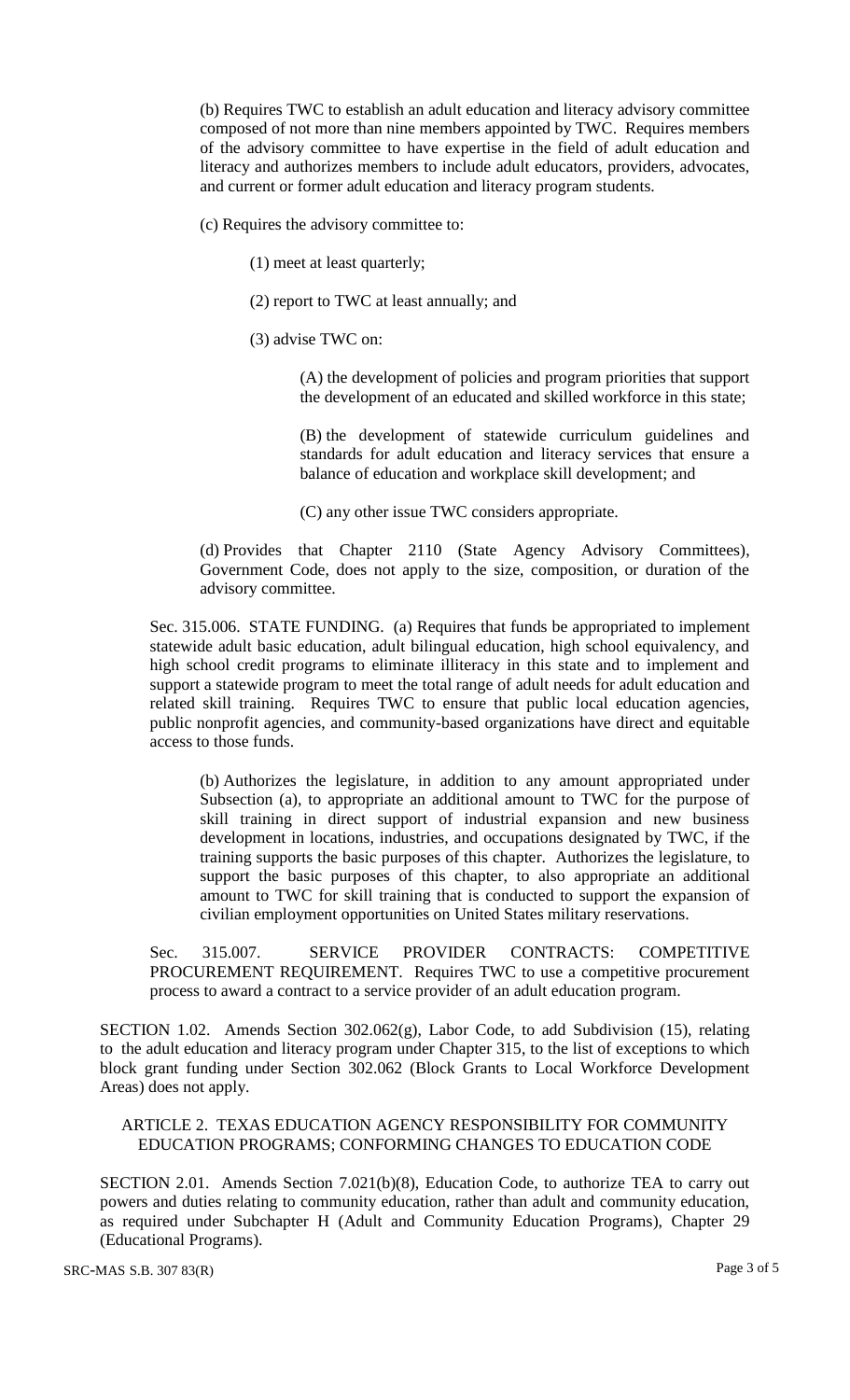SECTION 2.02. Amends the heading to Subchapter H, Chapter 29, Education Code, to read as follows:

#### SUBCHAPTER H. COMMUNITY EDUCATION PROGRAMS

SECTION 2.03. Amends Section 29.251(4), Education Code, to redefine "community education."

SECTION 2.04. Amends Section 29.252, Education Code, as follows:

Sec. 29.252. New heading: AGENCY ROLE IN COMMUNITY EDUCATION. (a)(1) Redesignates and amends text from existing Subdivision (2) to require TEA to develop, implement, and regulate a comprehensive statewide program for community education services, rather than community level education services to meet the special needs of adults;

> (2) Redesignates and amends text from existing Subdivision (4) to require TEA to administer all state and federal funds for community education, rather than adult education and related skill training, in this state, other than funds that another entity is specifically authorized to administer under other law; and

> (3) Redesignates and amends text from existing Subdivision (7) to require TEA to accept and administer grants, gifts, services, and funds from available sources for use in community education, rather than adult education.

> Deletes text of existing Subdivision (1) requiring TEA to provide adequate staffing to develop, administer, and support a comprehensive statewide adult education program and coordinate related federal and state programs for education and training of adults. Deletes text of existing Subdivision (3) requiring TEA to develop the mechanism and guidelines for coordination of comprehensive adult education and related skill training services for adults with other agencies, both public and private, in planning, developing, and implementing related programs, including community education programs. Deletes existing Subdivision (5) requiring TEA to prescribe and administer standards and accrediting policies for adult education. Deletes existing Subdivision (6) requiring TEA to prescribe and administer rules for teacher certification for adult education. Deletes existing Subdivision (8) requiring TEA to adopt or develop and administer a standardized assessment mechanism for assessing all adult education program participants who need certain instruction and education. Deletes existing Subdivision (9) requiring TEA to collaborate with TWC to improve coordination and implementation of adult education and literacy services in this state. Deletes existing Subdivision (10) requiring TEA to monitor and evaluate educational and employment outcomes of students who participate in TEA's adult education and literacy programs. Makes conforming and nonsubstantive changes.

(b) Authorizes TEA to adopt rules for the administration of this subchapter, rather than requiring the assessment mechanism prescribed under Subsection (a)(8) to include an initial basic skills screening instrument and to provide comprehensive information concerning baseline student skills before and student progress after participation in an adult education program.

SECTION 2.05. Amends Section 29.255, Education Code, as follows: